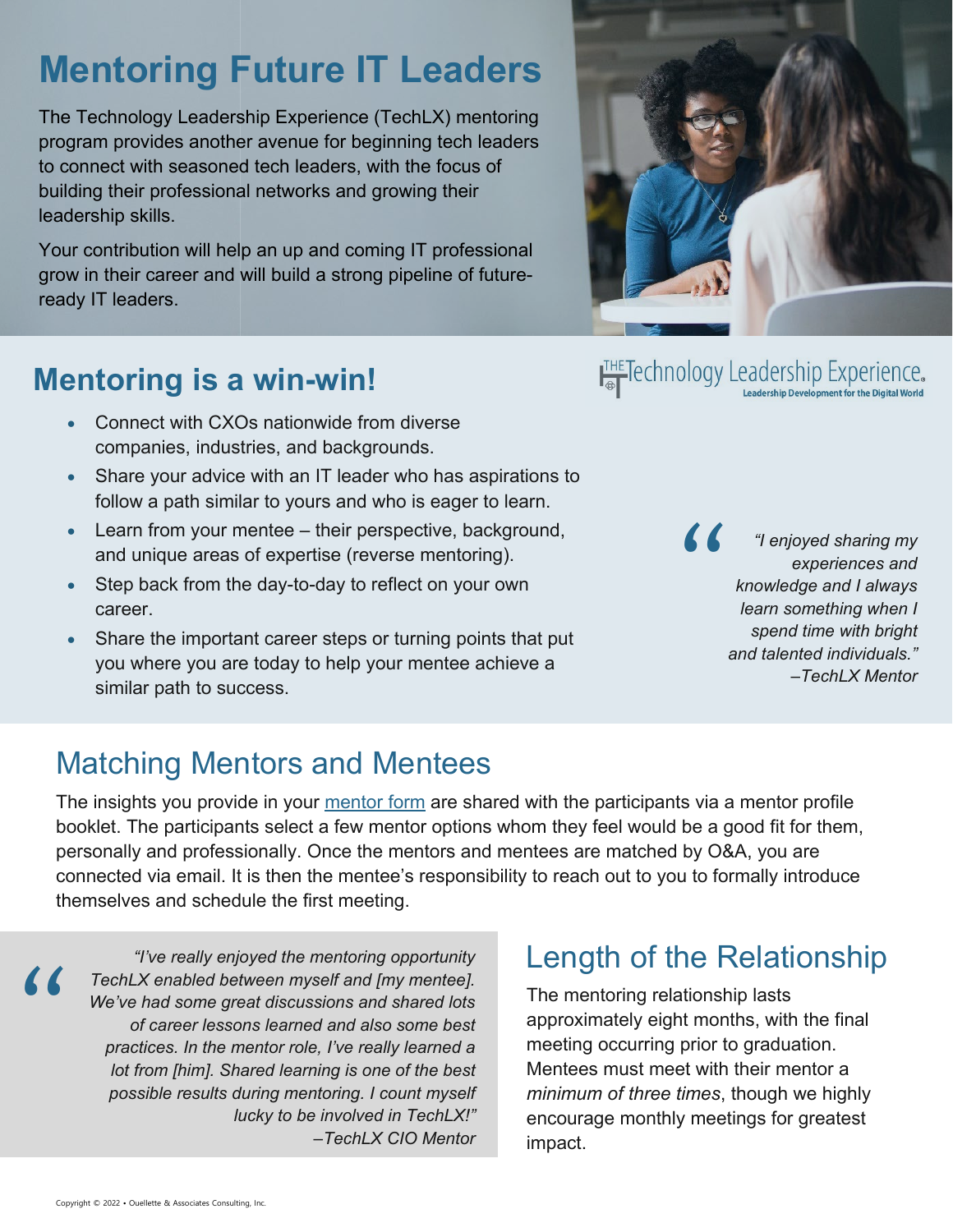#### THE Technology Leadership Experience. Leadership Development for the Digital World

#### Mentoring Virtually

Mentoring in the TechLX broadens one's horizons beyond a particular city or region. You and your mentee can utilize a variety of platforms including Zoom, Microsoft Teams, Slack, FaceTime, etc. for your meetings. The benefits of virtual mentoring also include flexibility, easier scheduling, no location or health constraints, and the ability to easily connect informally when questions arise or when facing daily challenges.



#### New to Mentoring?

"

Find a wealth of thought leadership and practical advice by visiting the Mentoring Resources section of the TechLX website at [www.thetechlx.com/mentoring-resources.](http://www.thetechlx.com/mentoring-resources)

> *"It was great to have access to such senior leaders, and have the opportunity to select my mentor. The match was really good and I feel it added value and contributed to my development as a leader. My mentor was available to meet in person monthly and is willing to meet going forward even though the program has ended. Mentoring opportunities like this are priceless!" –TechLX Mentee*

### IT Skill Builder: A Valuable Mentoring Tool

IT Skill Builder is a cloud-based assessment and personal development solution that incorporates workforce analytics for a full picture of the mentee's skills, strengths, and areas of opportunity.

| Georgia Employee                                                                                                              | Last Login: 01/08/20 13:03                                                                                                                                                                                                                                                                                | <b>Development Plan</b>                                             |                                                                                                               |       |
|-------------------------------------------------------------------------------------------------------------------------------|-----------------------------------------------------------------------------------------------------------------------------------------------------------------------------------------------------------------------------------------------------------------------------------------------------------|---------------------------------------------------------------------|---------------------------------------------------------------------------------------------------------------|-------|
|                                                                                                                               | I've been an IT director supporting our HR systems<br>for 2 years. I'm very detail oriented and like to focus<br>on metrics that track business benefits.<br>I'm building my strengths in influencing to become a<br>better leader to the business. I'm also building my<br>skills in data visualization. | 5 % Completed                                                       |                                                                                                               |       |
| Georgia Employee                                                                                                              | In the future, I'd like to reach a more strategic level<br>role and manage teams focused on innovation and<br>product solutions.                                                                                                                                                                          |                                                                     | You have completed 1 item(s) on your development plan, toward a goal of 20 items this period.                 |       |
| Director<br>Manager: Tara Manager                                                                                             |                                                                                                                                                                                                                                                                                                           | Strategic Focus                                                     | Added/Completed (1/0)                                                                                         |       |
| georgia.employee@itsb.com                                                                                                     |                                                                                                                                                                                                                                                                                                           | Client Orientation                                                  | Added/Completed (3/1)                                                                                         |       |
|                                                                                                                               |                                                                                                                                                                                                                                                                                                           | Influencing Others                                                  | Added/Completed (1/0)                                                                                         |       |
| Competencies                                                                                                                  |                                                                                                                                                                                                                                                                                                           |                                                                     |                                                                                                               |       |
|                                                                                                                               |                                                                                                                                                                                                                                                                                                           | Leading Change                                                      | Added/Completed (1/0)                                                                                         |       |
| Novice<br>Client Orientation<br>Influencing Others<br>Leading Change<br>Leadership<br>Strategic Focus<br>Communication Skills | Competent<br>Proficient<br>Expert<br>n<br>c<br>C                                                                                                                                                                                                                                                          | <b>Q</b> Certificate<br>My Skills > Update Skills,<br><b>Skills</b> | Add your certifications in the Certifications Earned/ Awarded field on the My Skill Profile. To access, go to |       |
| Collaboration                                                                                                                 |                                                                                                                                                                                                                                                                                                           |                                                                     |                                                                                                               | ***** |
| Problem Solving                                                                                                               |                                                                                                                                                                                                                                                                                                           | Data Analysis<br>Data Visualization                                 |                                                                                                               | ***** |
| <b>Business Acumen</b>                                                                                                        | Ω                                                                                                                                                                                                                                                                                                         | Big Data Technology (Hadoop, NoSQL, etc.)                           |                                                                                                               | ***** |
| Self Manager O Target<br>Organizational Understanding<br>Project Management<br>Technical Understanding                        | Ω                                                                                                                                                                                                                                                                                                         | JavaME                                                              |                                                                                                               | ***** |



The mentee completes a selfassessment centered on 15 research-based core competencies. Upon sharing their results, the mentee and their mentor can clarify current technical skills and behavioral competencies and then develop and coach for success.

Sample My Career Journey Page and Target Comparison Report